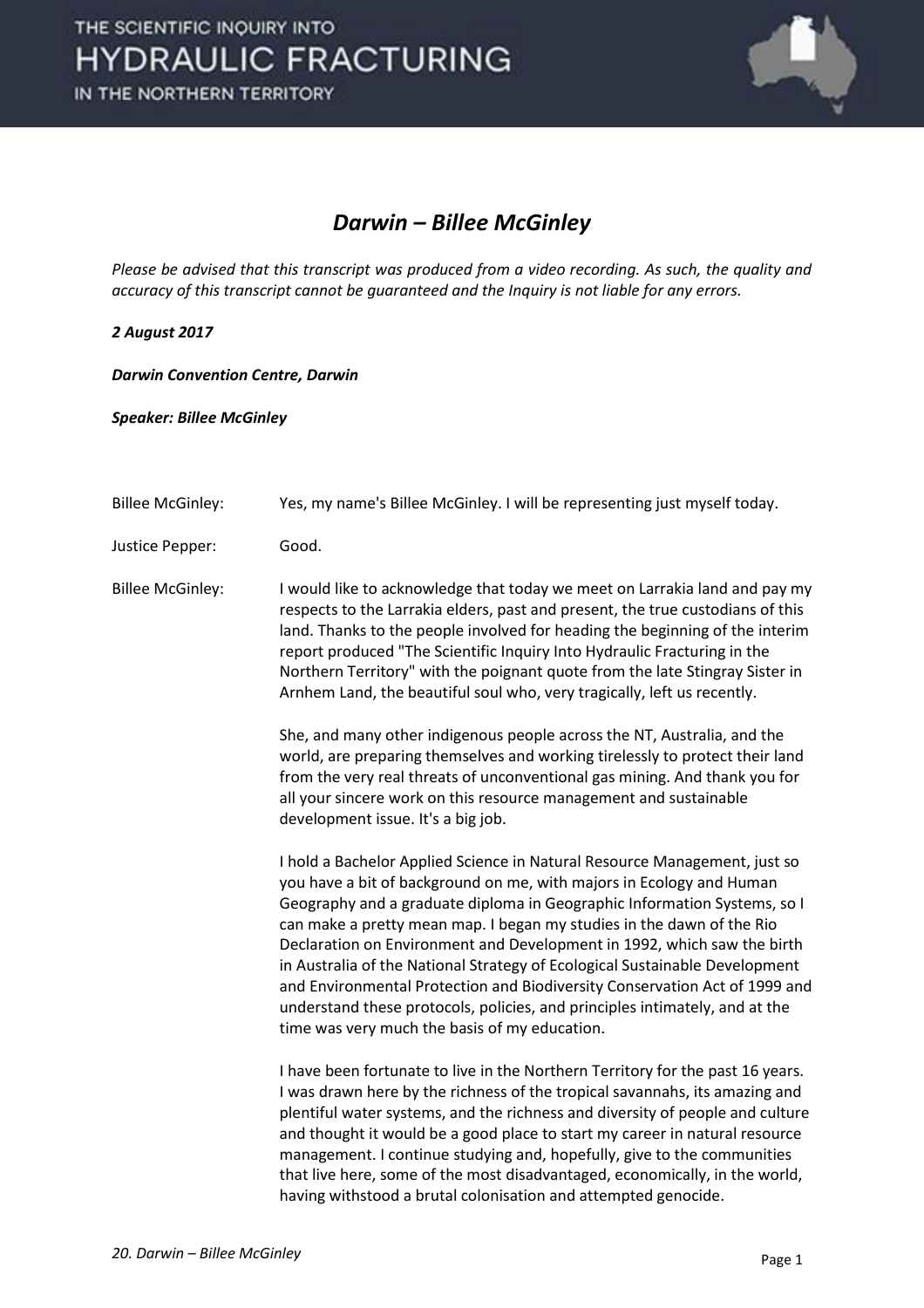

 These days, we see so many people come to Darwin, generally just to make some money. Fly in, fly out workers, business people, corporations, and politicians working for [inaudible] to save for a home. And then the money is likely to be taken elsewhere, having little respect or understanding of this place and what it means to the people who really call it home, who are connected to the land and who will not, or cannot, ever leave.

 Also, in this time, I have, unfortunately, seen the NT turn into a crime scene of unlawful developments, catastrophic environmental disasters, which has seen me get involved in a number of environmental and human justice issues. I suppose you could say I speak today from the grassroots level, and even though I'm a qualified scientist, I speak from the heart. And I apologise in advance that this presentation is a bit scattered, but hopefully refined in the written submission.

 I've been working as an environmental scientist manager, environmental geographer and trainer for over a decade in the Northern Territory, and at times interstate and overseas. My early years were spent working in a global consultancy and was involved in preparing environmental impact statements for proposed industrial developments and worked on contaminated lands and water resource projects. I've worked for a short time with the Northern Land Council and was witness to the aggressive push from the federal government to the NLC to secure [inaudible] for a nuclear waste dump, in the process experiencing personal threats by an anthropologist working on the case and concerned at me exposing something I'm still not quite sure of.

 Very fortunately, in the most recent years before taking a break for the last couple of years to become a mother for the first time, hence my lack of preparation for this, I landed a job working for an indigenous-run NGO, working for, and directly with, indigenous land and sea manager's ranges across Australia, including having worked with Nicholas Fitzpatrick, who you heard from yesterday. Here, I built good relationships and was exposed to the wealth of indigenous knowledge and people caring for country and economic aspirations in remote communities.

 I also, time and time again, witnessed and heard the unlawful acts by government, tricks by indigenous land councils and industry to make a buck in the name of economic development for the community, leaving environmental disasters that the taxpayers are left to clean up and with no sign of progress for people living in the communities.

 So, sorry again for my very limited presentation today, and I hope to prepare something a bit more detailed and robust in a written submission, but very much appreciate the opportunity to speak and be heard in front of the panel. I understand this public hearing relates to the interim report that has been produced as part of "The Scientific Inquiry Into Hydraulic Fracturing in the Northern Territory" and this internal report is the basis for further public consultation.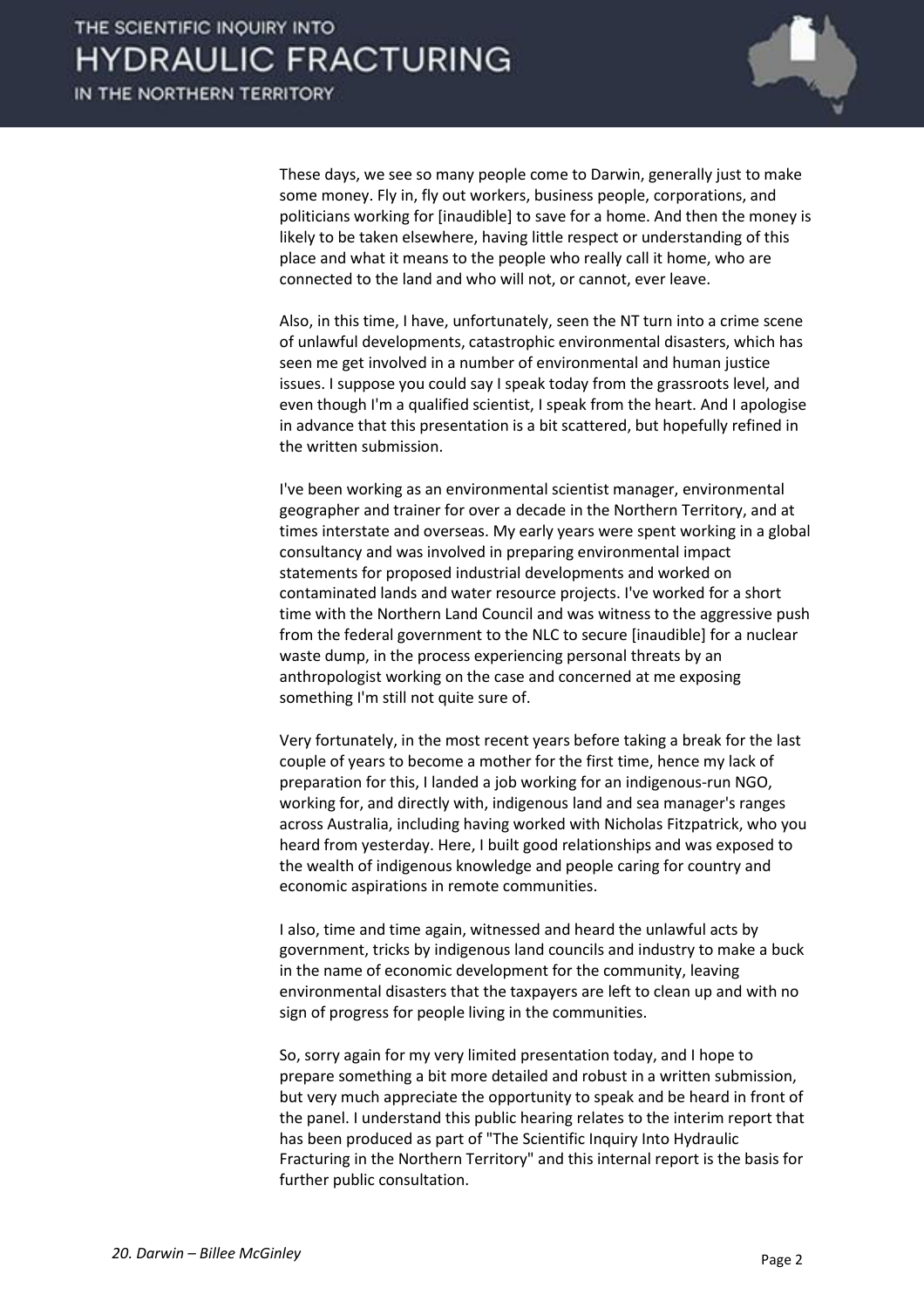

 The hearing is an opportunity to provide new evidence or comment on the internal report, as you know, and to clarify information. I think much information, evidence, viewpoints, et cetera, has been submitted, and from what I have seen of this hearing, a lot has been covered in the past couple of days, and some concerns I have had already been raised by other presenters.

 I must say, it has been an extraordinary wealth of information being presented for this inquiry, and is really becoming a review worthy for considering for all developments in the Northern Territory. Because there is so much to consider in this trial, I'll try not to go over the same ground too much. It's a huge enough job for you all at the moment.

 So, today I sort of intent to make a few comments about the interim report, to highlight further, the entity is not fit to regulate a fracking industry. No regulatory framework can mitigate the risks of fracking. Fracking is not ecologically sustainable development.

 Other individuals and groups have already raised a lot of these adequately in the hearing. I'm going to be talking a bit broadly and will hopefully submit, I've already said that, sorry. Let's start with the internal report, the summary.

 I read the full version, just so ... It can be clear, I know there's a bit of differences. I found a couple of things in the executive summary to be a little demeaning although not likely the intention in terms of the potential risk of fracking and public concern, or [inaudible] anxiety and confusing with a couple of poorly premised misleading statements. For example, this revolution turned the US from an energy importer into an energy exporter this is quoted from the report.

 It transferred the energy marketing in North America and significantly affect the world trade in gas and oil. But in some instances, this transformation took place in jurisdictions that were poorly regulated, resulting in significant environmental damage. It's the last part of that statement, "but in some instances, the transformation took place in jurisdictions that were poorly regulated, resulting in significant environmental damage," that didn't sit quite well with me, is it implying that only poorly regulated jurisdictions will have significant environmental damage, and if so, which report does this relate to, and has someone collated all the data across the US and all the jurisdictions and found a correlation between regulatory systems and incidences of contamination and other environmental concerns. No, it's just a small thing, but it's a very important report, and I think from the onset, it needs to be clear on this. Plenty of things to discuss and that was just a very bold statement.

 Further to this, just in general, I find it awkward that when weighing up the widespread irreversible catastrophic risks of fracking against economic gains, in respect to ecological sustainable development principles, that somehow a made up regulatory framework will magically mitigate the risk of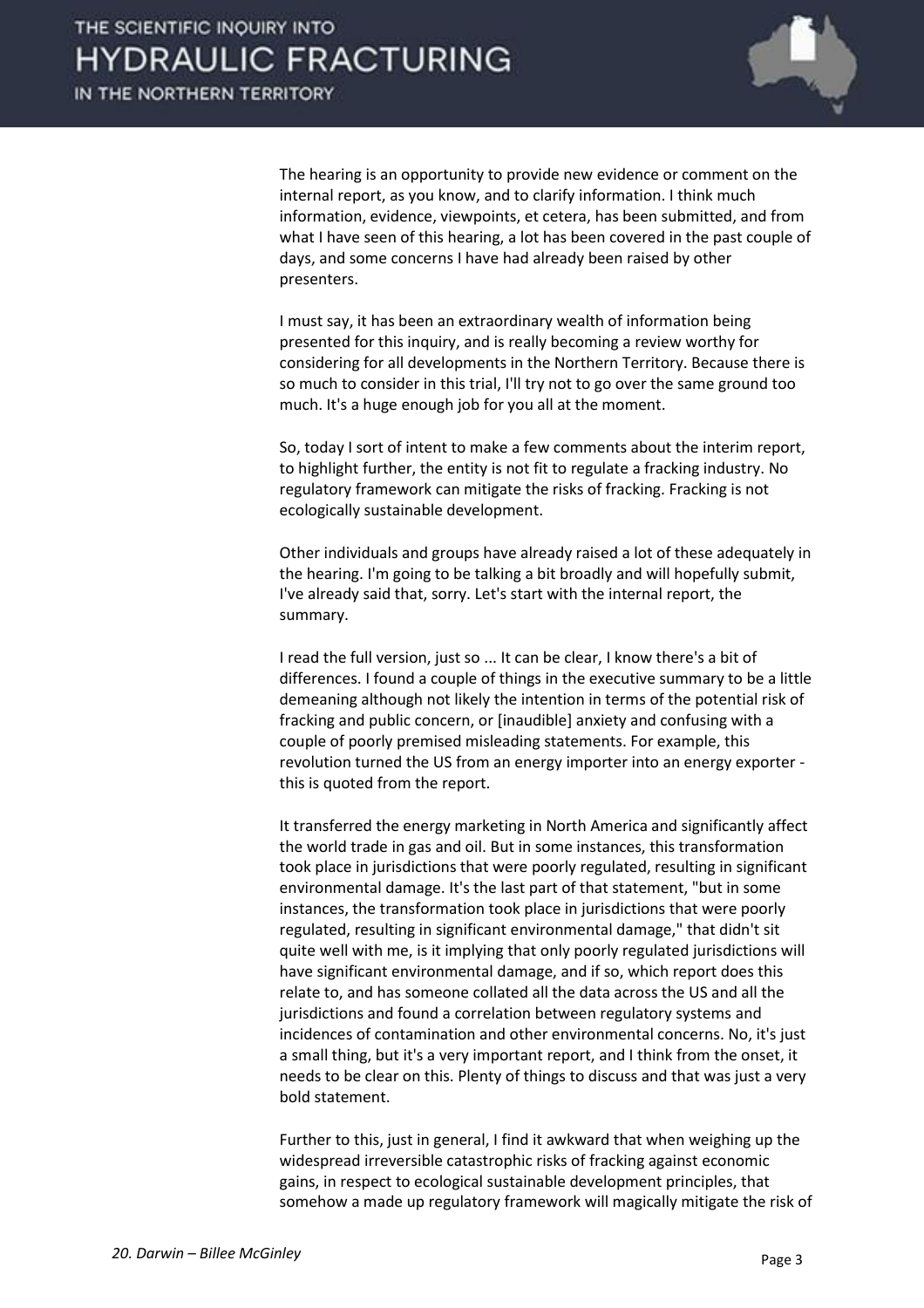

fracking, giving the risk potential less weight. There is no real solid evidence to support this premise either. You know the full risk and success regulation is still very uncertain.

 It is outlined in the interim report that the scientific inquiry to hydraulic fracturing in the NT the panel will be consulting the Alberta Energy Regulator who widely to consider to be the world best practise in regulating fracturing, fracking. However, you do not have to look far to the amount of evidence to show that as per usual in this jurisdiction, the community concerns, but the industry are finding ways to keep the regulators off their backs, and there are many unreported contaminated cases, but the stats look good, and there's one widely known case in that jurisdiction. Jessica Ernst, who was trying to sue the Alberta Energy Resource regulators, and they're being rejected on many provisions, so there is issues occurring there.

 And it seems that regulations do not stop the likes of some other proponents going about their dirty business and there are cases of breaches by these fracking proponents all over the world in all sorts of regulatory frameworks, which is easy to gather evidence for, but again, sorry I didn't have that prepared for today. Then, let alone not considering the NT's own track record with the mining industry in general, and in regulating the also very dangerous and serious business here, mining and exports.

 In the interim report, at outlines under the petroleum environmental regulations, the decision-maker must determine one, an acceptable level of risk is by reference to the principles of ESD, ecological sustainable development, and any recommendations from the EPA. There remains, however, uncertainty about what level of risk the minister can and should consider to be an acceptable level of risk. It also mentions the precautionary principle requires that where there is scientific uncertainty, decisions should be made to avoid a series of irreversible environmental harm. The United Nations defines precautionary principle as where there are threats of serious or irreversible damage, lack of full scientific certainly shall not be used to as a reason for postponing cost effective measures to prevent environmental degradation.

 These Australian Academy of Technological Sciences and Engineerings, ATSE, submissioned to the Hawke inquiry that if management is inadequate, the NTC co-systems sedimentary based, water resources and landscapes will be detrimentally impacted. From the NT's EPA's report on ecological sustainable development, the scope of sustainability and ecological sustainable development ranges from maintaining the integrity of biphysical systems to offering better service to just more people to pride freedom and hunger and deprivation. It also covers choice, opportunity and access to decision-making, which are aspects of equity within between generations.

 I'm still to see this line drawn in the sand. If it's sustainable and not sustainable in the NT's between protecting people and ecology and developments. And it's being crossed many times. I understand it's not the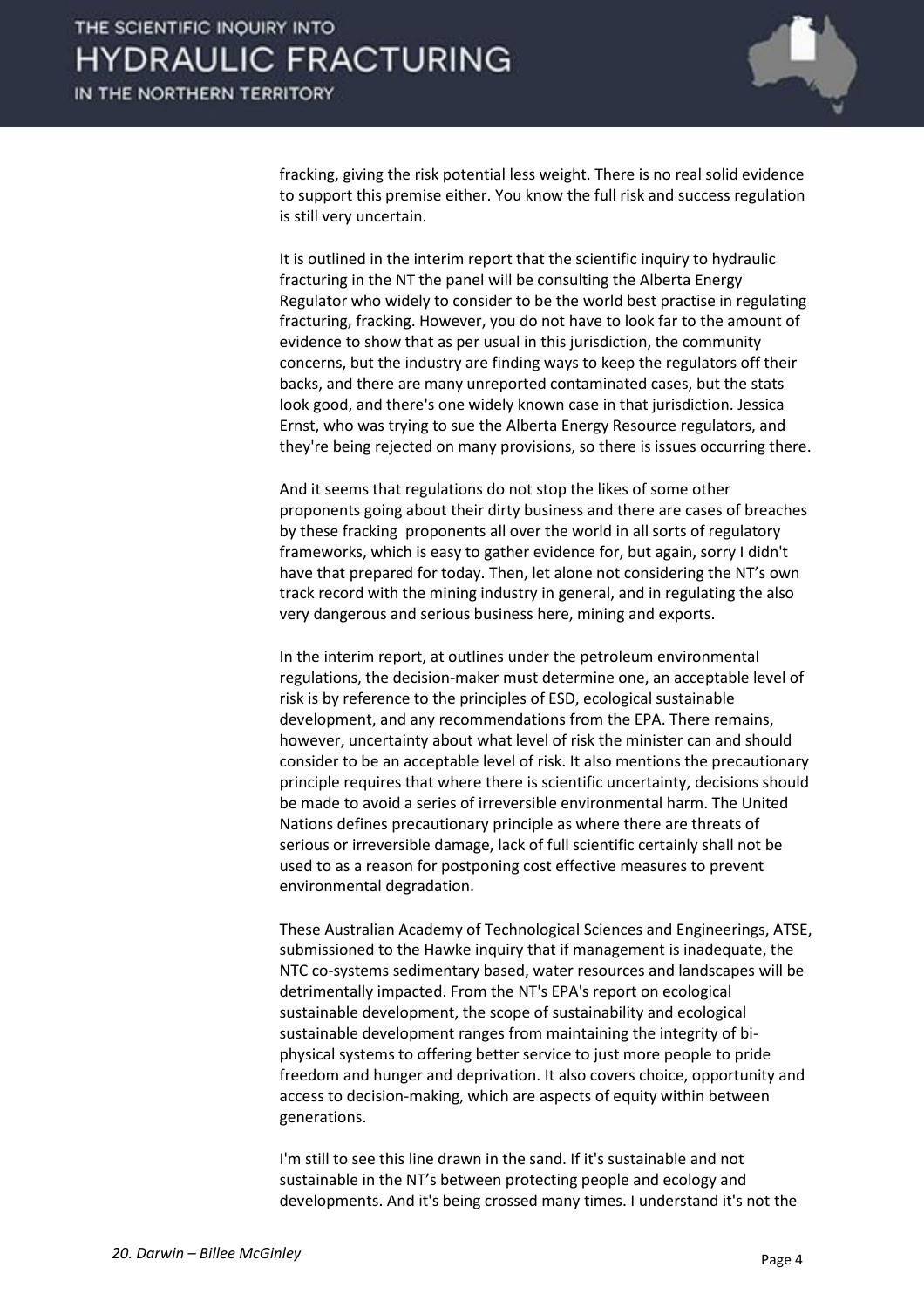

panel's decision or the nature of the inquiry to make final decisions whether to go ahead with fracking, but I hope the report does do the environmental concerns and risk of fracking justice.

 Really, you do not need to be qualified scientists to understand how everything is connected in our environment and how fragile it can be, supporting vital life systems. Indigenous people know this well. Scientists are now, however, are also very concerned not just to bit anxious after seeing a film with someone lighting that water coming out of a tap. The executive summary refers to that footage, and then another film exposing that it's not true. I think I've seen Gasland. I haven't seen Fracknation or Gasland 2. I can't even remember the water being lit with the gas. Again, there's just so many things you could include in the executive summary and I just found this a little confusing and could be taken as a bit demeaning as well of the real issues and not just being an anxiety. Generally when you talk to people who don't know a thing about fracking, you just explain generally what's going to happen and it doesn't take much to excite some anxiety.

 Fracking, to me, is an economic hoax. Already voiced in this enquiry a number of times. I mean, it's not even worth its weight in holding such a large enquiry in my very personal opinion, and it makes me highly suspicious of the people involved in advocating for this industry. I can't even seem to find a clear, economic feasibility study to go ahead with this proposal. And you've heard from other people and other submissions along these lines.

 All across the world, there's multinational petroleum mining companies are rapidly and devastationally polluting the earth and the government's a complicit and the laws and justice have been stripped remarkably. A recent survey, about a couple of years ago by Mix FM in Darwin found 89.1% of the respondents opposed fracking, NT news 83% and also there has been, in the past, some door-knocking in some places like Batchelor and found, again these sort of percentages of people against fracking.

 You know, gain is another development, yet we know, they are sayingeconomic gain, they say, good for the communities, they say we could manage the environmental issues, they say. We have heard this all before. Our labour and [inaudible] governments, regulatory authorities time and time again show they cannot manage industry that produce unsustainable economies and are basically ripping off the point, destroying livelihoods. And now, they all of a sudden, are going to be world-class at managing fracking.

 A fine example of the past is McArthur River Mine, the decision to divert this most biologically rich river system, potentially one of the most rich in the world, was made by the northern territory government, trying to environmentally impact assessment, that was taken to the Supreme Court and nearly a decade of fighting the people won to say that it should never have been approved, and then a few days later Peter Garrett, the then Environment Minister flew up and made some changes, and let it go ahead. Now it's been a huge devastation and people that I've met there have said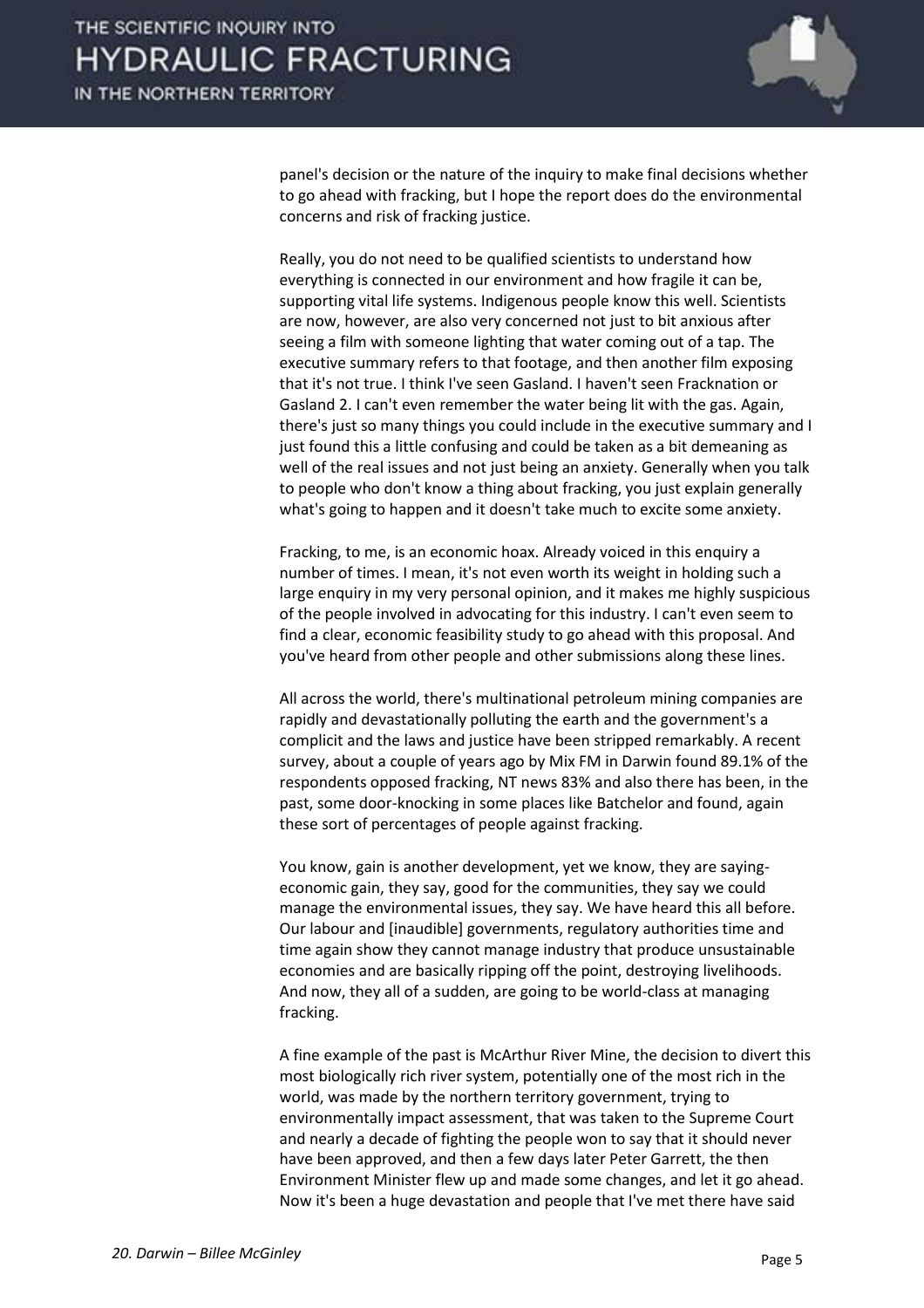

they can't take their kids to fish or gather food there anymore. Then they have to go to the shop, which has got poor food and expensive, and they said now we can't teach the culture, the language. We can't connect with the people across the other side of the river, so it's a huge devastation.

 Regulations do not nullify the risks, in my eyes. I think it would be good if the panel is careful not to turn this into a scientific defenders of hydraulic factoring. I don't think the decision should be left to the politicians. Frack Free Darwin, yesterday in their presentation, listed many politicians who have gone through the revolving door into the petroleum and mining industries. They do not speak for the people of the NT.

 I hope that the panel thoroughly explores the principles of ecological sustainable development that is mentioned in the report. Unfortunately the word sustainable is a little ambiguous and fuzzy and leaves weighing up the risks against economic outcomes to the judgement value to the decision makers. And as stated before I haven't seen that line drawn yet. The anxiety around fracking is based on very real and happening threats. Irreversible, catastrophic, widespread. Fracking is not just a question of science and regulations, it's also an ethics question. It's a big question of intra and intergenerational equity.

 Your responsibility is to find scientifically how real these threats are and if they can be managed and not to defend or downplay and need to be careful not to have poor premised misleading statements. My main concern is always for Aboriginal people of this land, there has been very thorough submissions on the impacts to remote and indigenous communities. Preserving culture, language, connection to country is essential and should never be sacrificed. And enough is enough. And that's the end of my presentation.

- Justice Pepper: Thank you very much. There's a couple of things that I'm keen to get some more information on in due course. I appreciate that you said that you would hopefully put in a written submission and I know certainly the panel will welcome that. The two things that I was particularly interested were, I think you mentioned some cases, or a case against the operator regulator, whatever information you can provide on that would be useful. And also the survey information that you spoke about which, I think on one survey was 81 percent, the other was 83 percent opposed to fracking. Again I would like to know who conducted those surveys, when, where, all those sorts of things as well cause that's not unimportant information.
- Billee McGinley: Yeah. And actually that was an important point I was meant to make in terms of the perceived public concern with this issue, I'm not sure if the panel's factoring into their socially impact assessment. That there may be a huge public ... a huge movement against the fracking industry as well, as you've seen in other places like James Price Point, that's got quite active in the community at the moment. And I suppose that's a threat to the industry in a way.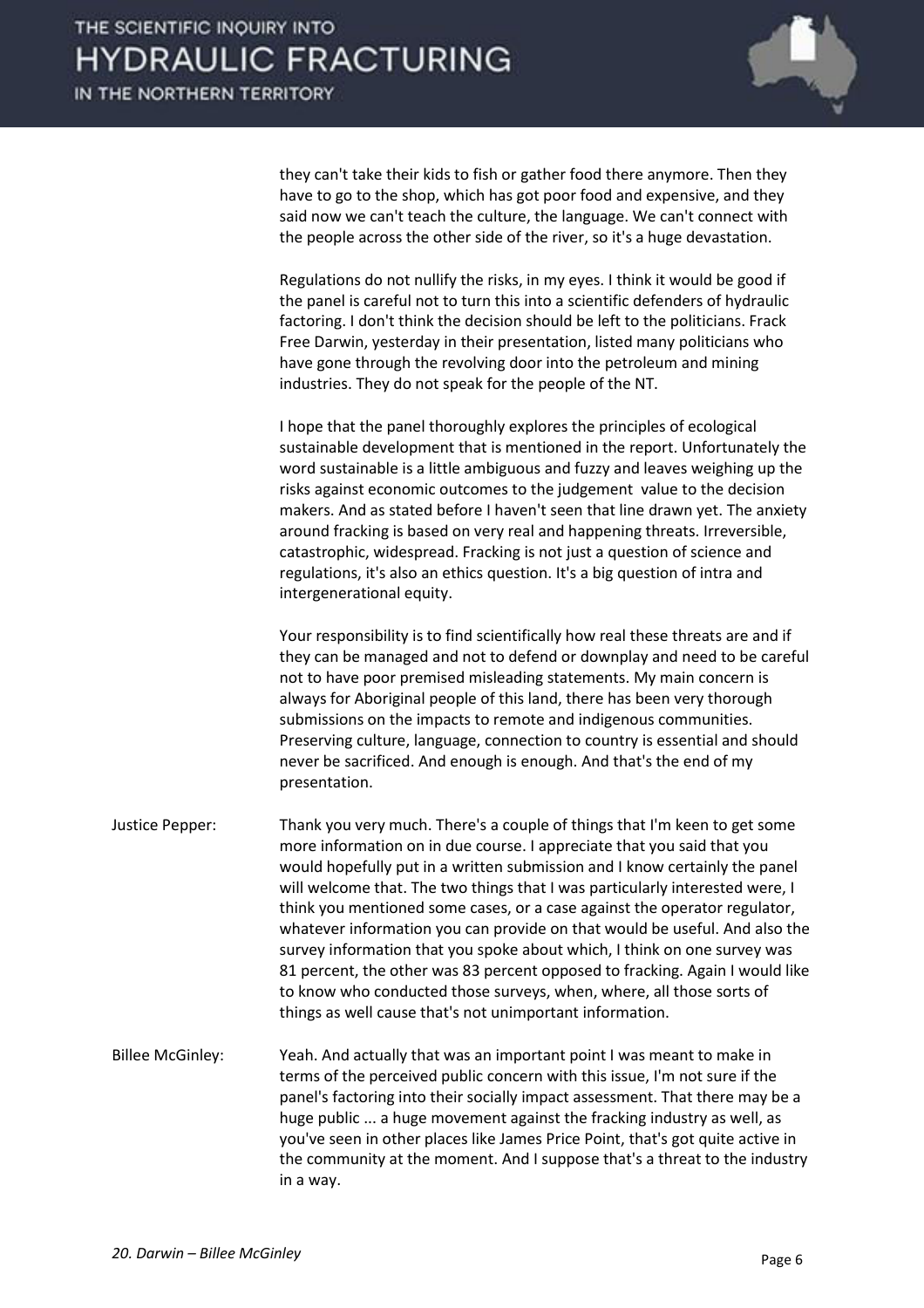## THE SCIENTIFIC INQUIRY INTO **HYDRAULIC FRACTURING**

IN THE NORTHERN TERRITORY



| Justice Pepper:         | As I said I'm keen to get ahold of that information. Thank you.                                                                                                                                                                                                                                                                                                                                                                                                                                                                                                                  |
|-------------------------|----------------------------------------------------------------------------------------------------------------------------------------------------------------------------------------------------------------------------------------------------------------------------------------------------------------------------------------------------------------------------------------------------------------------------------------------------------------------------------------------------------------------------------------------------------------------------------|
| Justice Pepper:         | Yes, Dr. Jones?                                                                                                                                                                                                                                                                                                                                                                                                                                                                                                                                                                  |
| Dr. Jones:              | You mentioned that the definition of ESD, possibly, is in legislational<br>guidelines is somewhat ambiguous in it's intent.                                                                                                                                                                                                                                                                                                                                                                                                                                                      |
| <b>Billee McGinley:</b> | Not in the I'm just talking probably a bit philosophically about the word<br>sustainable. It's left up to the judgement of whoever is making that<br>decision, what's sustainable and what isn't.                                                                                                                                                                                                                                                                                                                                                                                |
| Dr. Jones:              | Well it's interesting that in the draught guidelines that came out though it<br>was originally going to be a requirement for the proponent to explain,<br>please explain in your EIS or application for the event that they had to justify<br>how they were going to conduct their enterprise according to the principles<br>of ESD and the final guidelines that came out basically removed that<br>particular proactive provision with the provision that the minister only<br>needs to consider the provisions of the ESD in making his determination.                        |
| <b>Billee McGinley:</b> | Yeah, yeah.                                                                                                                                                                                                                                                                                                                                                                                                                                                                                                                                                                      |
| Dr. Jones:              | Do you think that having that provision in as a requirement would be<br>better?                                                                                                                                                                                                                                                                                                                                                                                                                                                                                                  |
| <b>Billee McGinley:</b> | Of course it would always be better. Unfortunately, when it comes down to<br>it the environment minister in fine print at the end of every bit of legislation<br>has the power to overrule anything. So it does [inaudible] end with them.<br>But there doesn't seem to be any exercised or use of ecological sustainable<br>development that I have seen.                                                                                                                                                                                                                       |
| Justice Pepper:         | Thank you. Last question from Dr. Anderson.                                                                                                                                                                                                                                                                                                                                                                                                                                                                                                                                      |
| Dr. Anderson:           | Yeah, thank you. Just wanted to ask about your concerns over the<br>environmental impacts and you talked about widespread and catastrophic<br>and whether this is specific to do with fracking, per se, or if you held similar<br>concerns just onshore gas development more generally, so I was going to<br>ask what are your thoughts about the experiences of coal seam gas in<br>Queensland? And would you describe those outcomes as widespread and<br>catastrophic?                                                                                                        |
| <b>Billee McGinley:</b> | Yeah, again it's sort of hard to contain what is widespread and catastrophic<br>in anyone's thinking. I suppose I'm just thinking of the Northern territories<br>water systems and how interconnected they are. And the large bodies of<br>water that a contamination can spread to. And it's also well-known that<br>through culture that water is very connected all around this country and<br>even over to PNG. Yeah, so that's probably why I talk about it being<br>widespread and catastrophic. And catastrophic because there's people still<br>living in country. Yeah. |